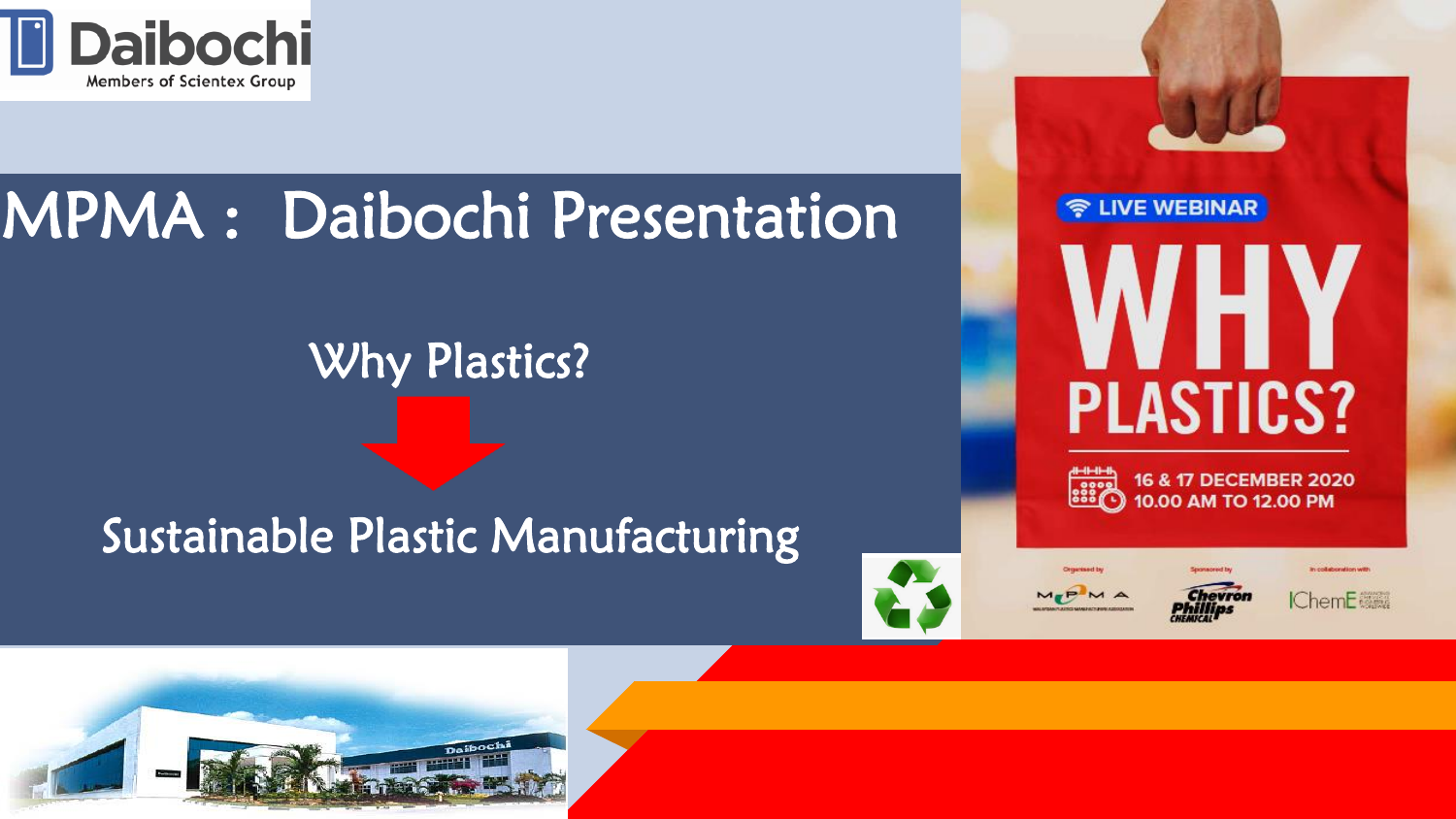



R & D Department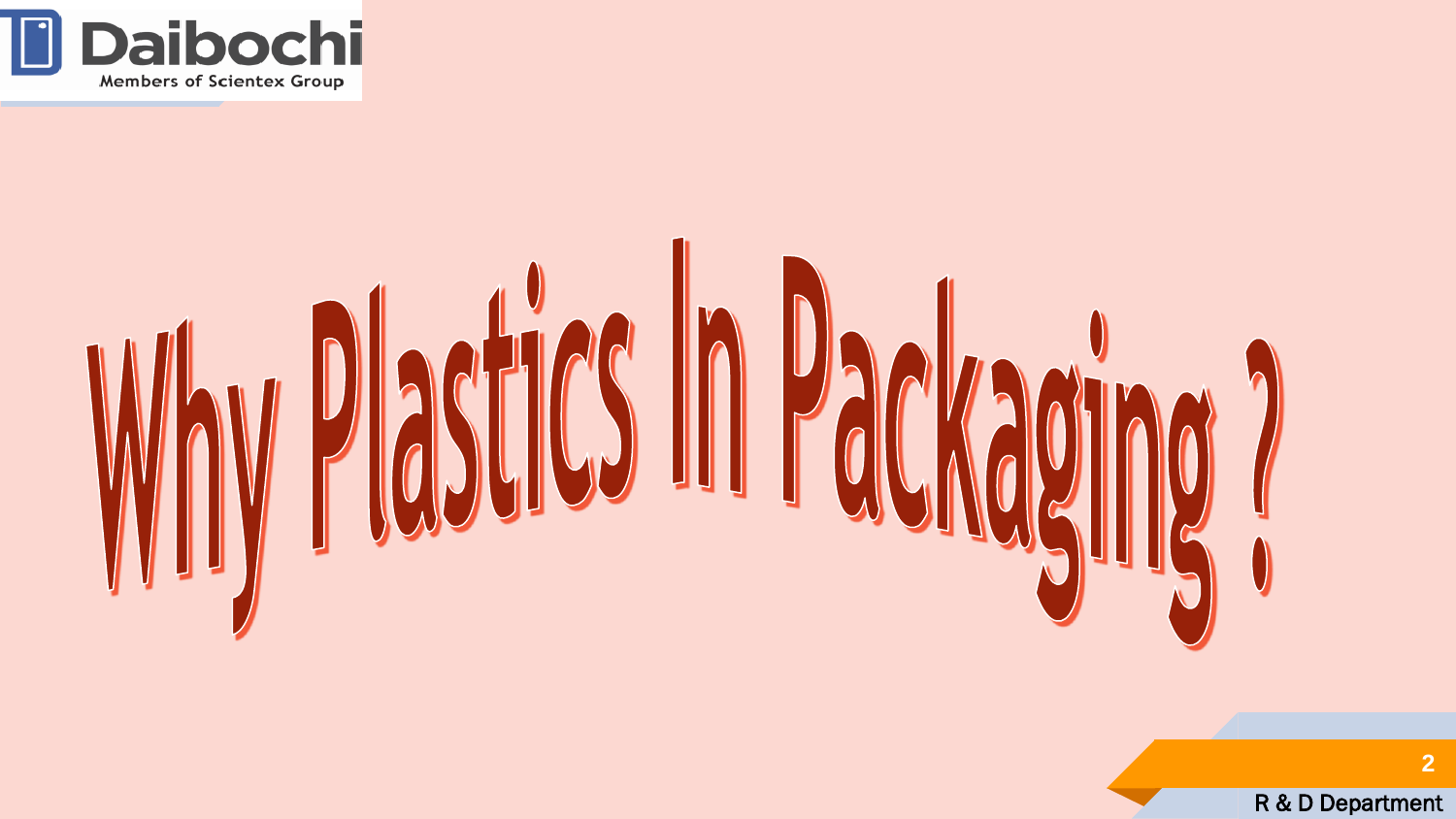

## **Why Plastic In Packaging?**

# Why Flexible Packaging? Films

**Mechanical properties** 

**Chemical properties**

**Thermal Properties**

**Optical Properties** 

- \* Tensile, tear, puncture
- \* Oil, fatty food staffs
- \* Seal ability, boiling, freezing
- \* Haze, gloss
- \* Permeability
- \* Printability
- \* Machinability
- \* Aesthetics
- \* Convenient to use
- \* Handling/Transportation
- \* Cost effectiveness

**3**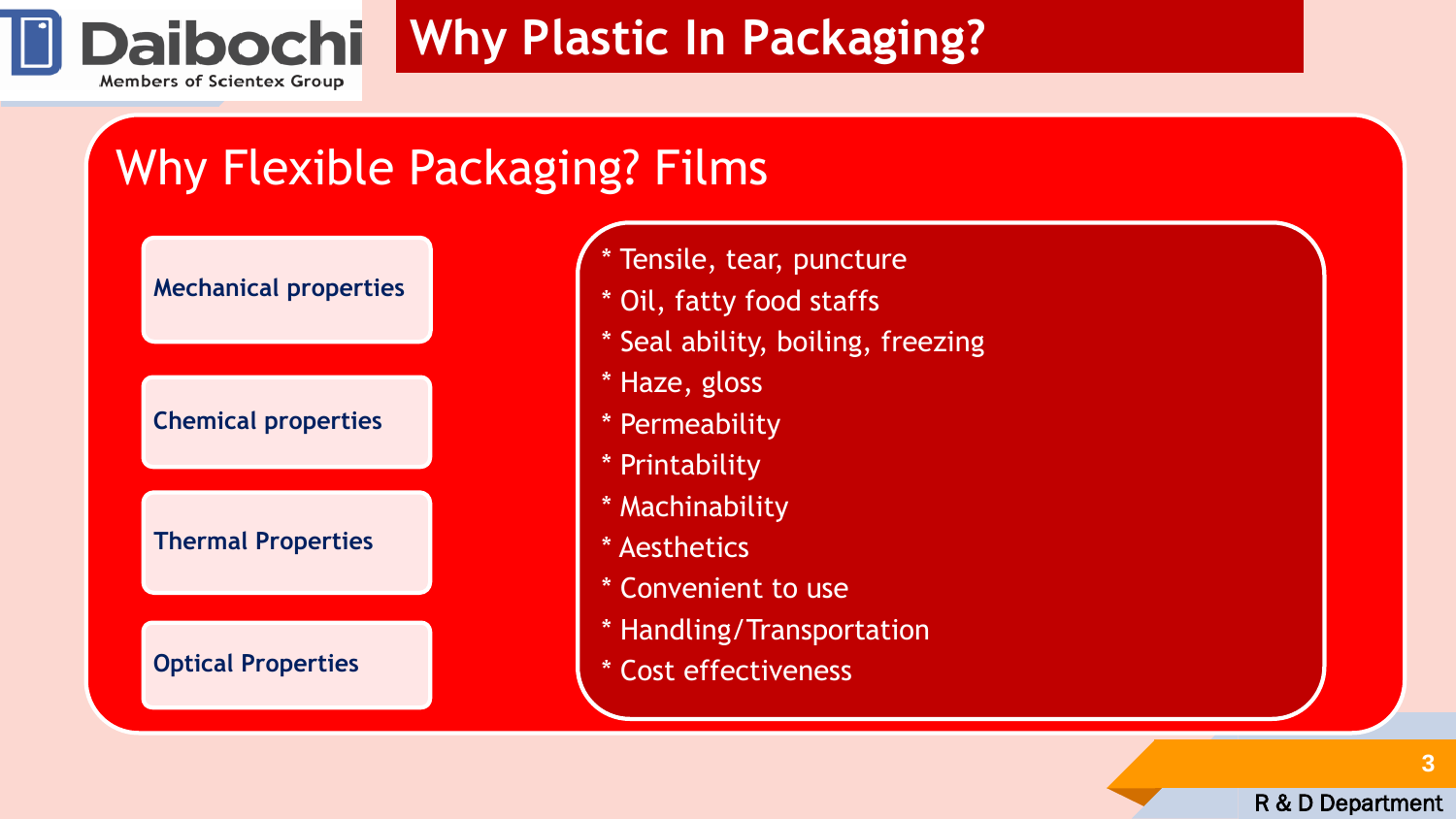

### **Production Flow Chart :**

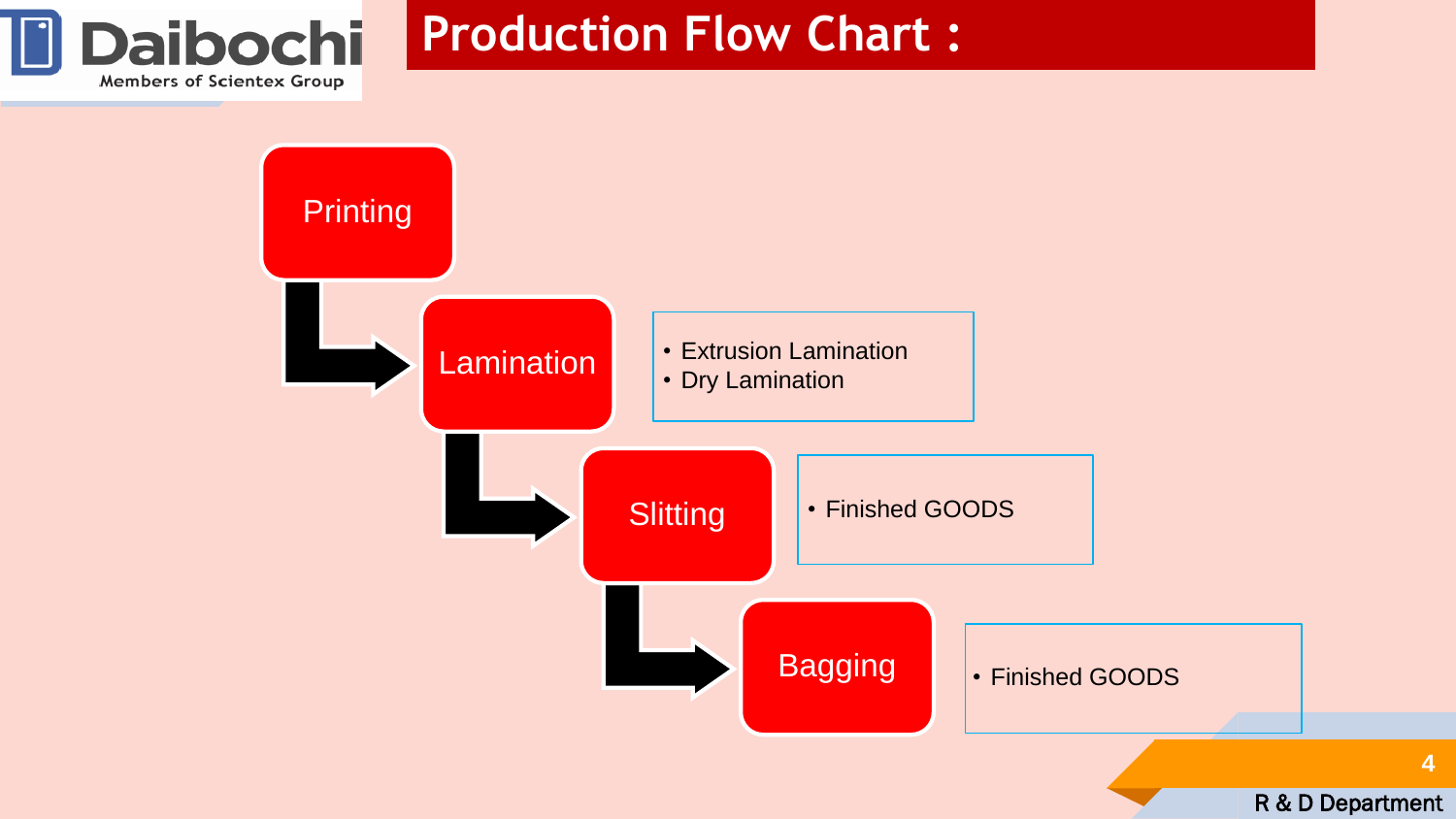

### **Nomenclature :**

**PET : Polyethylene Terephthalate (Polyester)**

#### **PP : Polypropylene**

**OPP : Oriented Polypropylene**

**CPP : Cast Polypropylene**

**VMCPP : Vacuum Cast Polypropylene**

**PE : Polyethylene**

**LLDPE : Linear Low Density Polyethylene**

**MDO PE : Machine-direction orientation Polyethylene**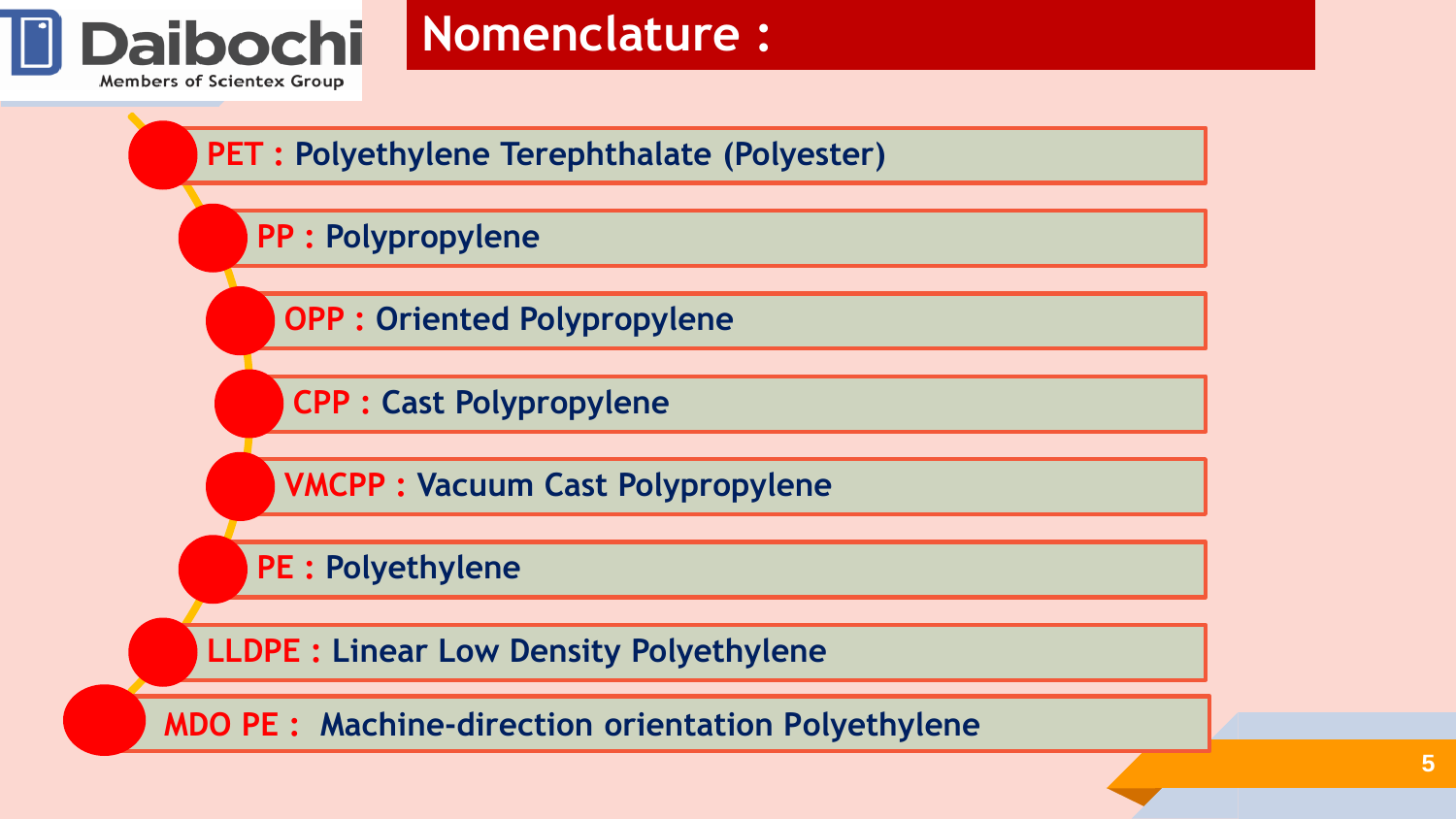

### **Sustainable @ Recyclable Plastic Manufacturing**

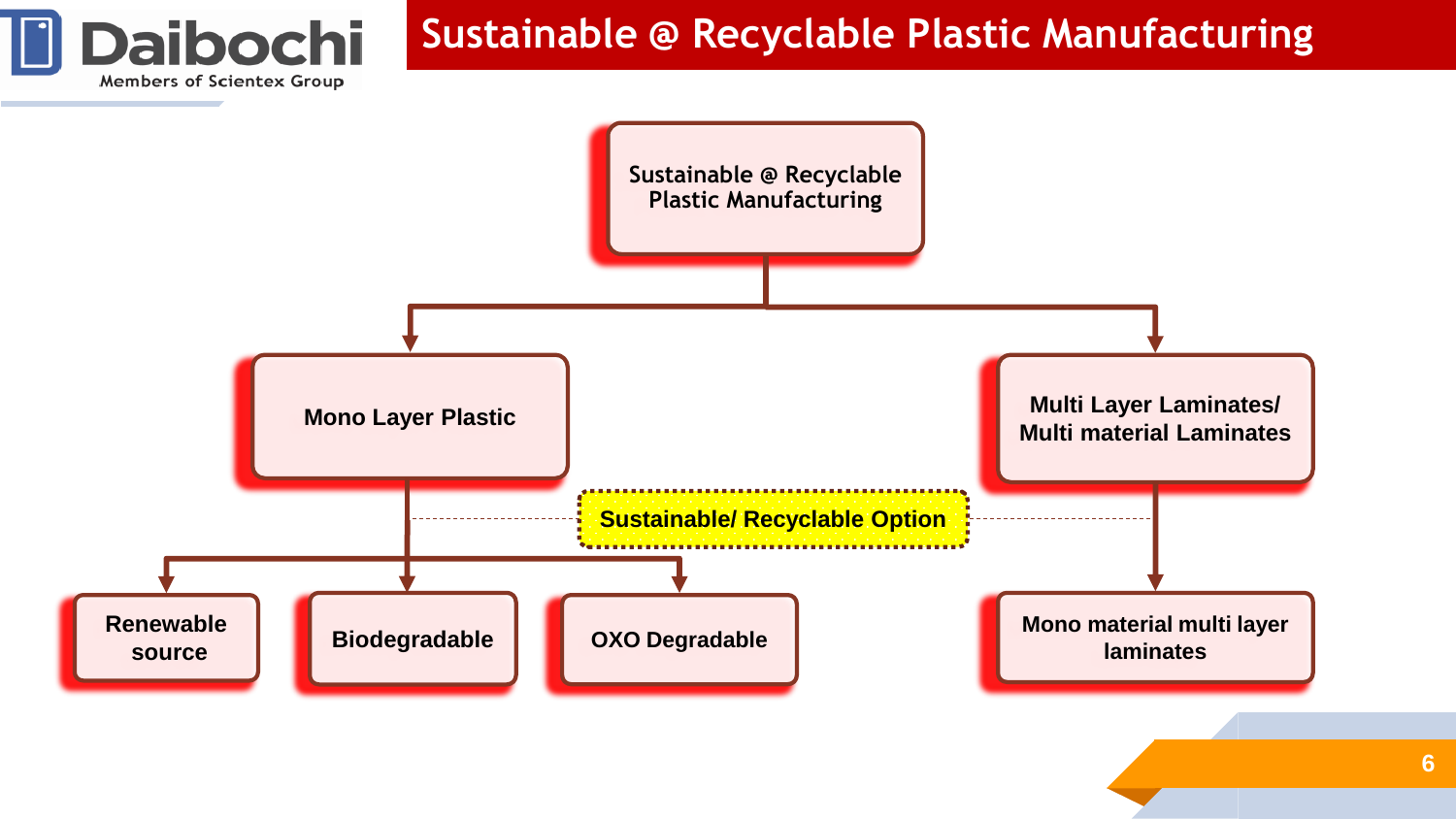

## **Definition Of Mono Material, Multi layer laminates from : MNC**

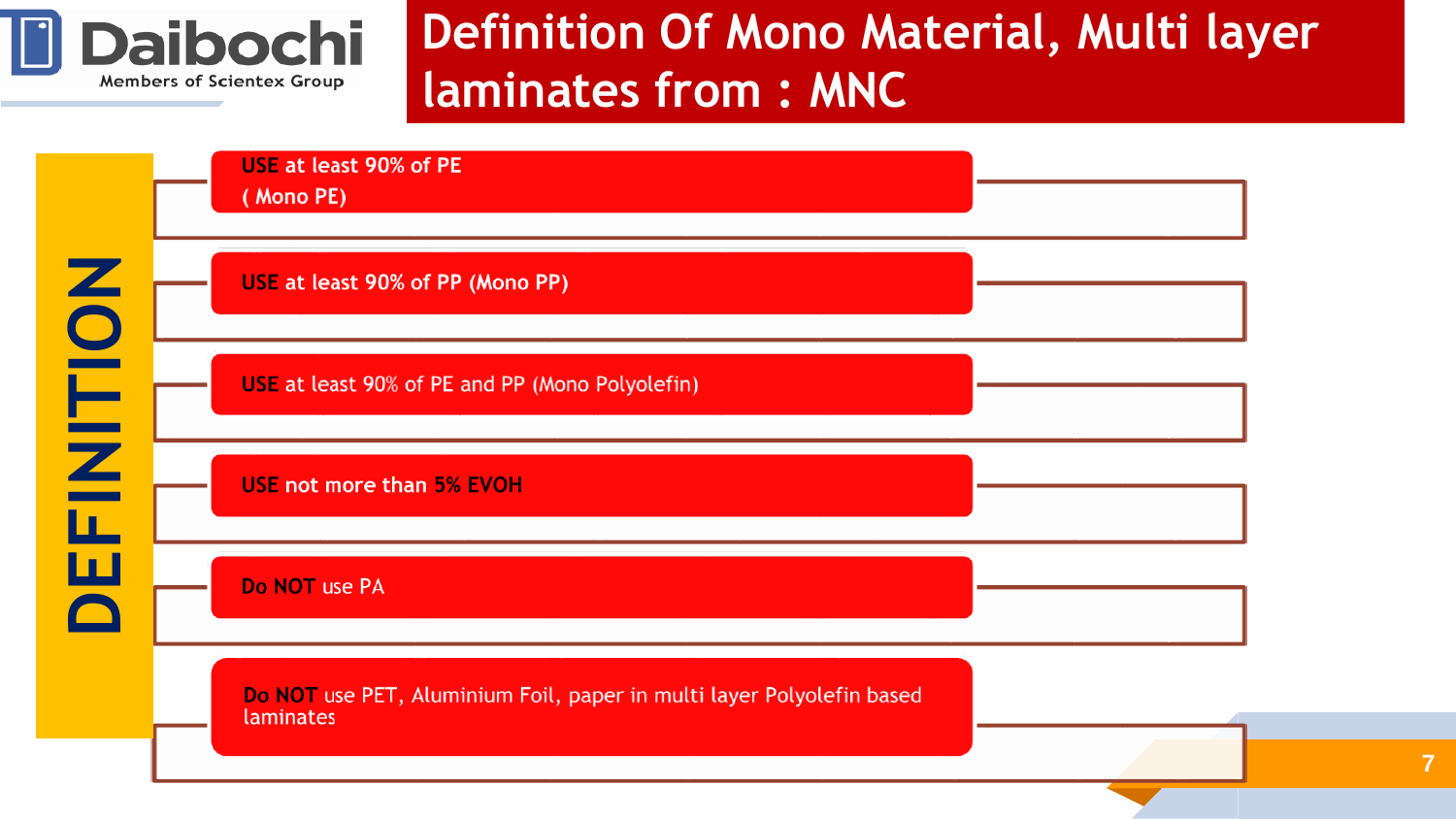



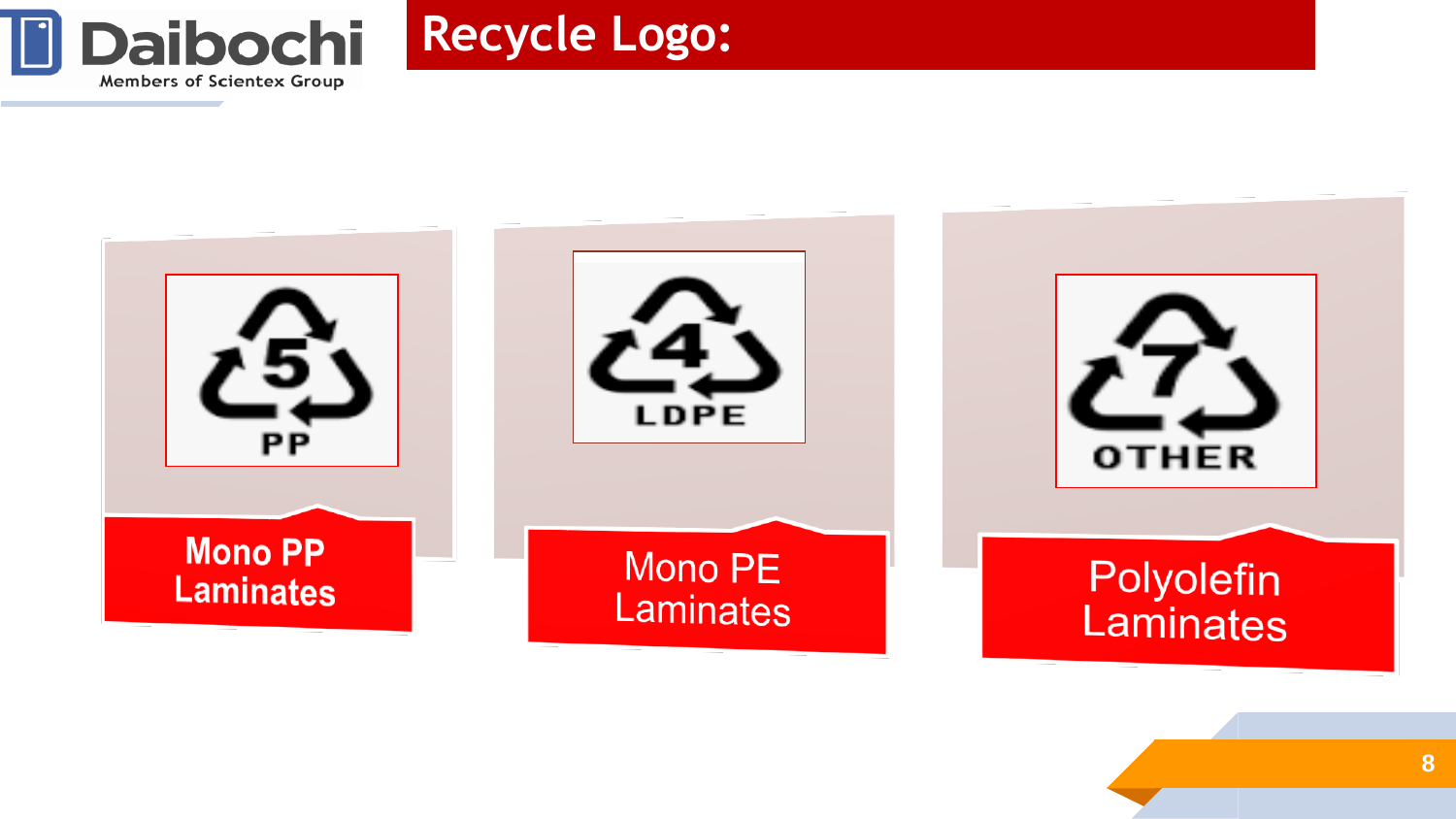

### **Laminates Structure :**

| <b>No</b>      | <b>Non Recyclable structure</b> | <b>Recyclable Structure</b> | <b>No</b> | <b>Non Recyclable structure</b> | <b>Recyclable Structure</b> |
|----------------|---------------------------------|-----------------------------|-----------|---------------------------------|-----------------------------|
|                | <b>PET</b>                      | <b>OPP</b>                  | 4         | <b>PET</b>                      | <b>OPP</b>                  |
|                | <b>VMCPP</b>                    | <b>VMCPP</b>                |           | <b>PE</b>                       | <b>MOPP</b>                 |
| $\overline{2}$ |                                 |                             |           | <b>VMPET</b>                    | <b>CPP</b>                  |
|                | <b>PET</b>                      | <b>MDO PE</b>               |           | <b>LLDPE</b>                    |                             |
|                | <b>LLDPE</b>                    | <b>LLDPE</b>                | 5         | <b>PET</b>                      | <b>OPP</b>                  |
| $\mathbf{3}$   | <b>PET</b>                      | <b>OPP</b>                  |           | <b>PE</b>                       | <b>PE</b>                   |
|                | <b>LLDPE</b>                    | <b>CPP</b>                  |           | <b>VMPET</b>                    | <b>MOPP</b>                 |
|                |                                 |                             |           | <b>LLDPE</b>                    | <b>PE</b>                   |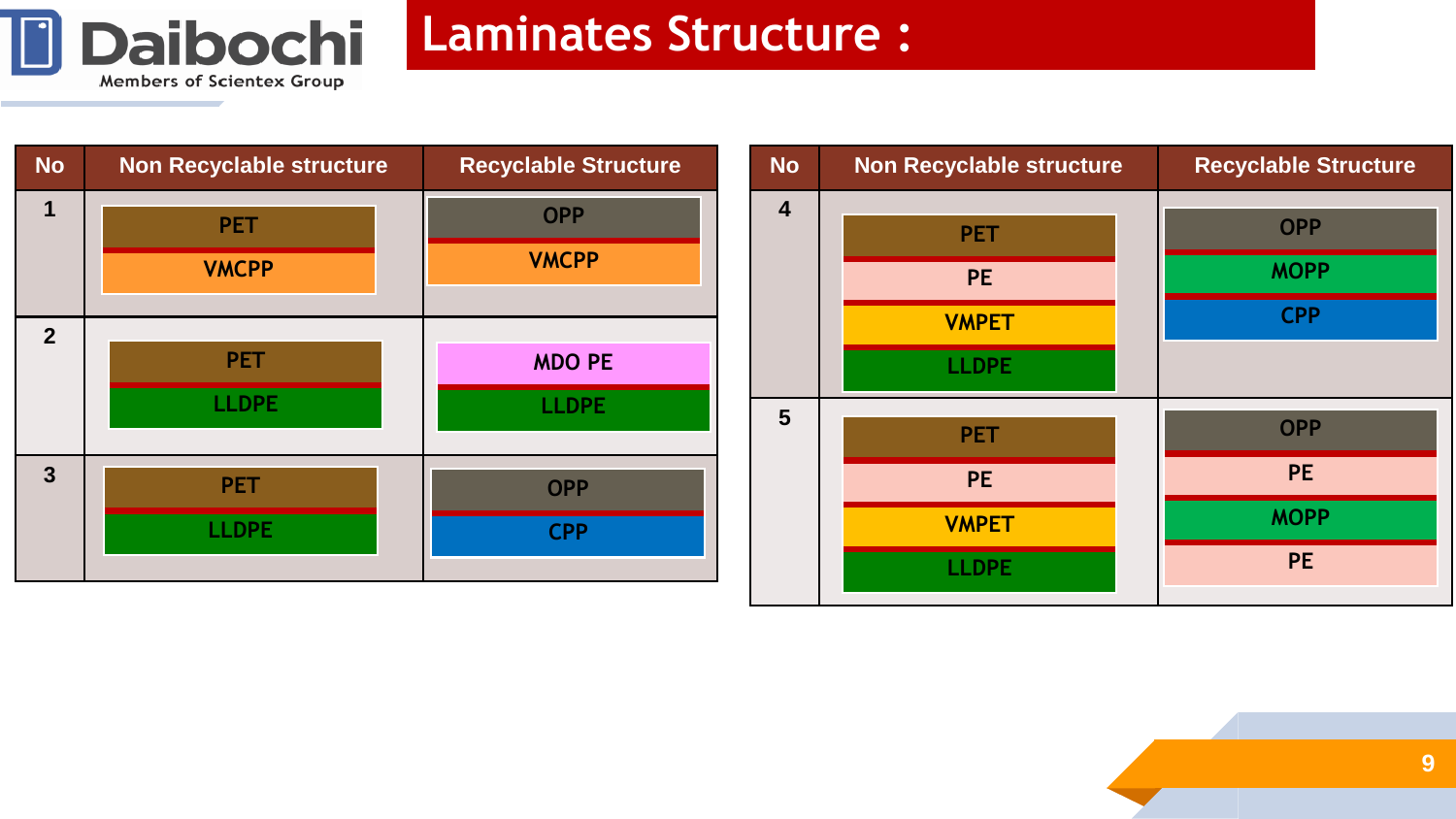



| <b>Films</b>           | <b>Barrier Properties</b>                              |                                                                 |  |  |  |
|------------------------|--------------------------------------------------------|-----------------------------------------------------------------|--|--|--|
|                        | <b>WVTR</b><br>$g/m$ <sup>2</sup> /d<br>(37.8°c@90%RH) | <b>O</b> <sup>2</sup> TR<br>cc/m <sup>2</sup> /d<br>(23°c@0%RH) |  |  |  |
| 1. Aluminium Foil      | < 0.1                                                  | < 0.1                                                           |  |  |  |
| 2. VMPET- high Barrier | < 0.30                                                 | < 0.50                                                          |  |  |  |
| 3. VMPET- Std Barrier  | < 1.0                                                  | < 2.0                                                           |  |  |  |

**Daibochi** 

Members of Scientex Group

**Barrier Requirement : Aluminum Foil & VMPET usually have very GOOD WVTR & O²TR barrier**

**10**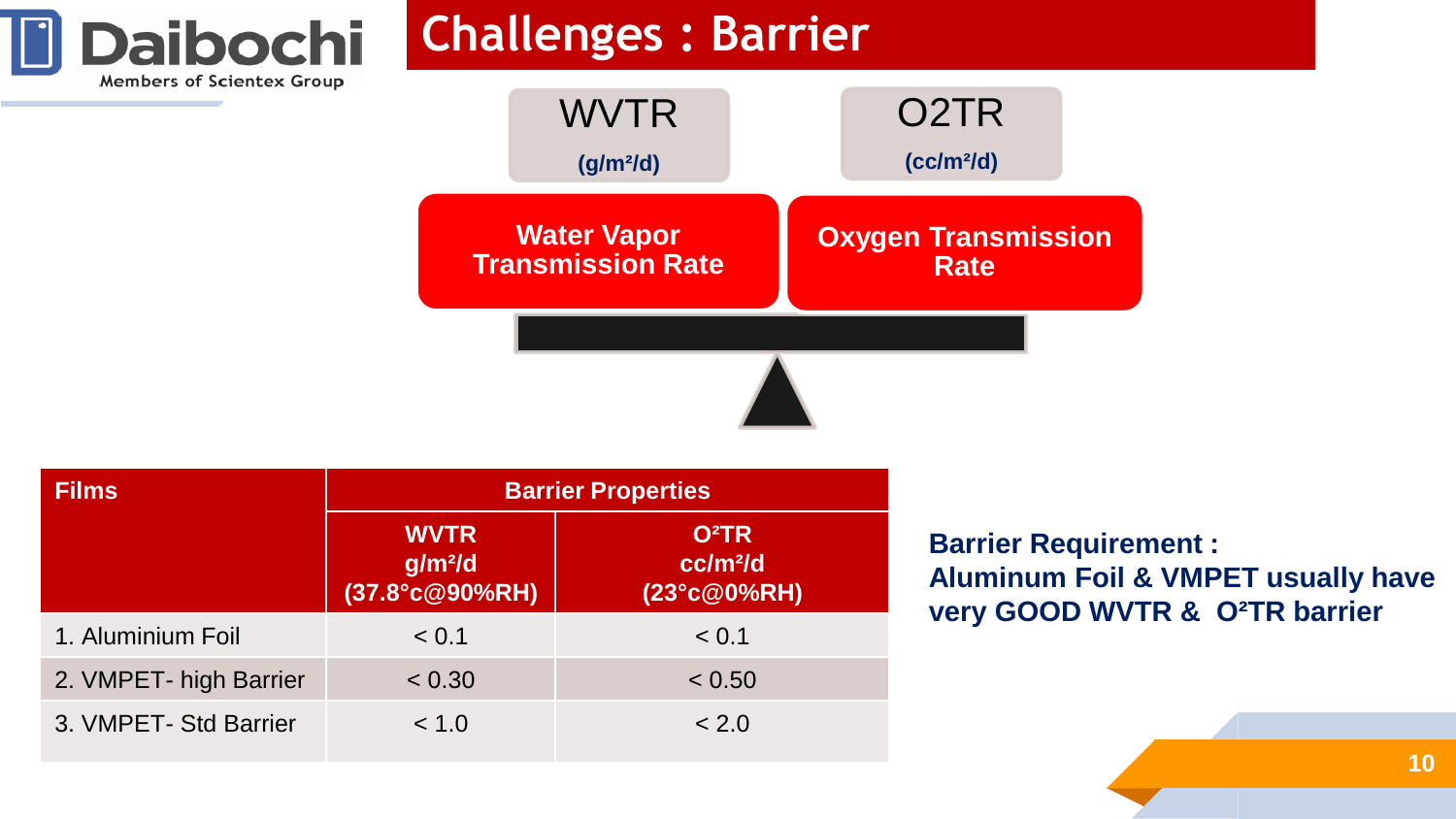

### **Challenges : Heat Sealing Window**

| <b>Films</b> | Melting point (°c) |
|--------------|--------------------|
| 1. PET       | 240                |
| 2. OPP       | 170                |
| 3. LLDPE     | 130                |